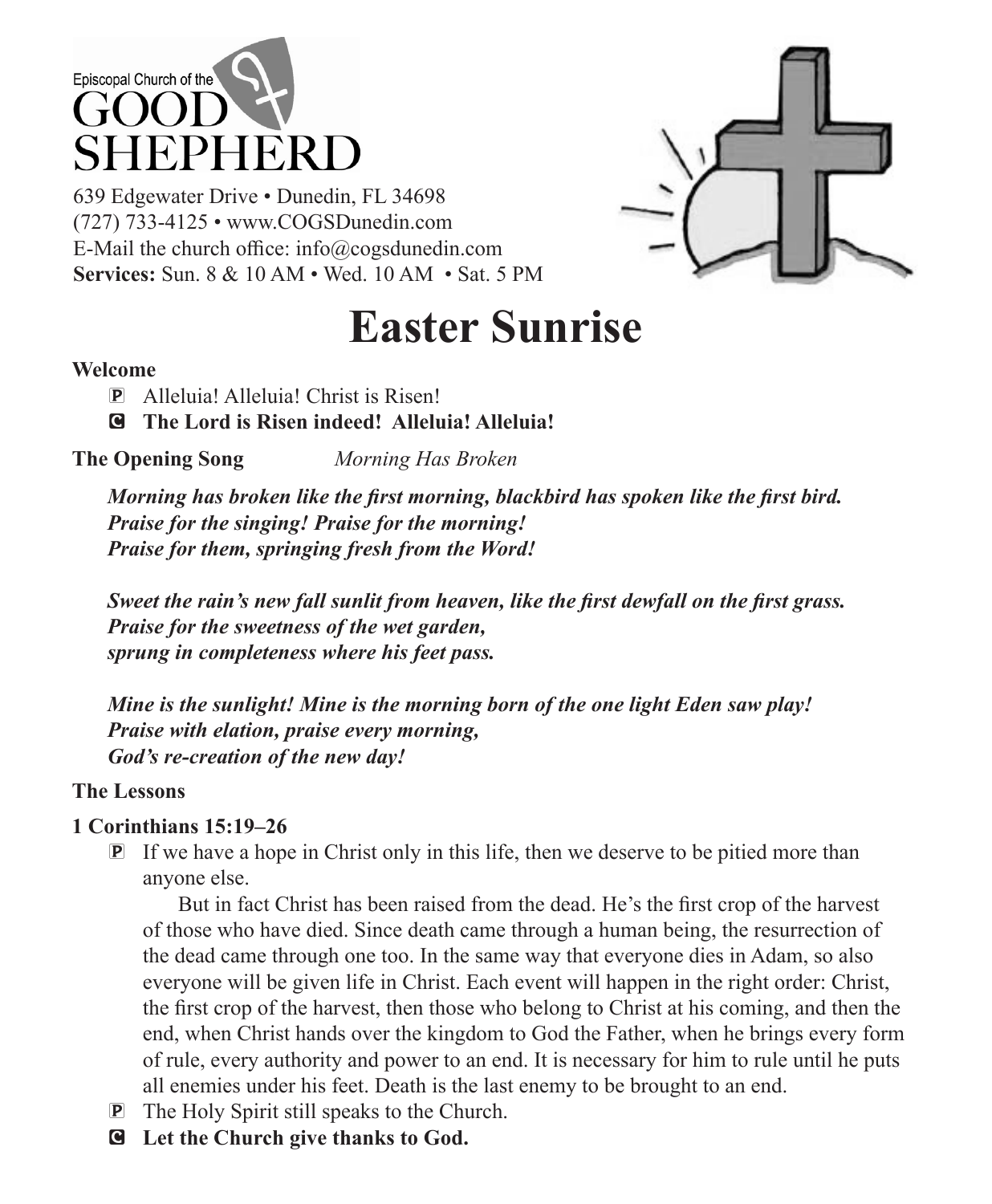#### **John 20:1–18**

P Early in the morning of the first day of the week, while it was still dark, Mary Magdalene came to the tomb and saw that the stone had been taken away from the tomb. She ran to Simon Peter and the other disciple, the one whom Jesus loved, and said, "They have taken the Lord from the tomb, and we don't know where they've put him." Peter and the other disciple left to go to the tomb. They were running together, but the other disciple ran faster than Peter and was the first to arrive at the tomb. Bending down to take a look, he saw the linen cloths lying there, but he didn't go in. Following him, Simon Peter entered the tomb and saw the linen cloths lying there. He also saw the face cloth that had been on Jesus' head. It wasn't with the other clothes but was folded up in its own place. Then the other disciple, the one who arrived at the tomb first, also went inside. He saw and believed. They didn't yet understand the scripture that Jesus must rise from the dead. Then the disciples returned to the place where they were staying.

 Mary stood outside near the tomb, crying. As she cried, she bent down to look into the tomb. She saw two angels dressed in white, seated where the body of Jesus had been, one at the head and one at the foot. The angels asked her, "Woman, why are you crying?"

 She replied, "They have taken away my Lord, and I don't know where they've put him." As soon as she had said this, she turned around and saw Jesus standing there, but she didn't know it was Jesus.

Jesus said to her, "Woman, why are you crying? Who are you looking for?"

 Thinking he was the gardener, she replied, "Sir, if you have carried him away, tell me where you have put him and I will get him."

Jesus said to her, "Mary."

She turned and said to him in Aramaic, "Rabbouni" (which means Teacher).

 Jesus said to her, "Don't hold on to me, for I haven't yet gone up to my Father. Go to my brothers and sisters and tell them, 'I'm going up to my Father and your Father, to my God and your God.'"

 Mary Magdalene left and announced to the disciples, "I've seen the Lord." Then she told them what he said to her.

P The Gospel of the Lord

C **Praise be to thee, O Christ.**

#### **Sermon**

#### **Song of the Day** *Alleluia, Alleluia, Give Thanks*

Refrain *Alleluia, alleluia, give thanks to the risen Lord. Alleluia, alleluia, give praise to his Name.*

*Jesus is Lord of all the earth. He is the King of creation.* Refrain *Spread the good news o'er all the earth: Jesus has died and has risen.* Refrain *We have been crucified with Christ. Now we shall live for ever.* Refrain

2 *Come, let us praise the living God, joyfully sing to our Savior.* Refrain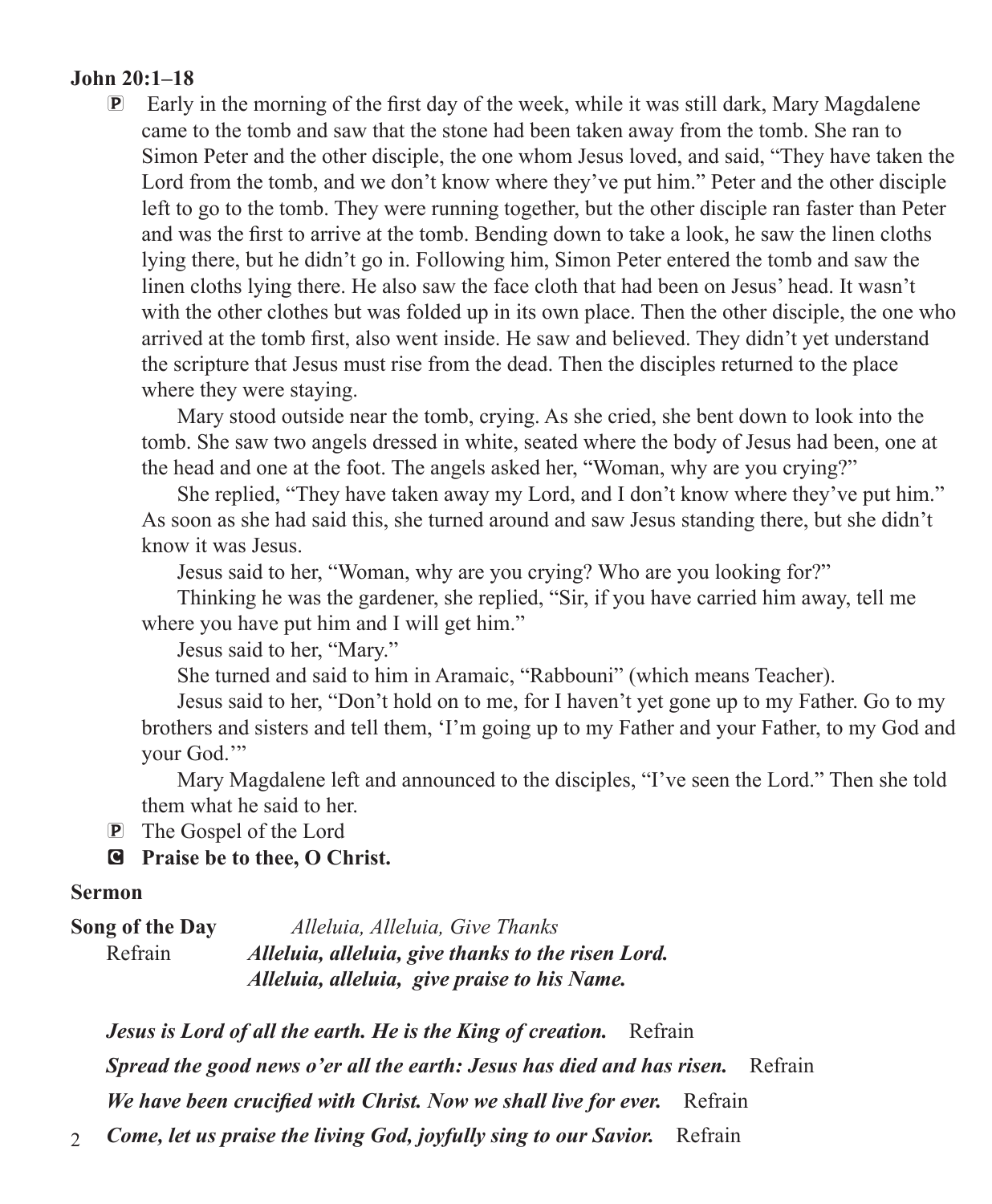**An Easter Creed**

C **I believe in an Easter God, who transforms darkness into light, hatred into tolerance, and despair into hope. I believe God is always working for good, changing every Good Friday nightmare into an Easter vision of new possibilities.**

 **I believe in the risen Christ, who befriends us on our roads of doubt and hardship and searching; who grasps our hands in joy and touches us in the heart, who gives us his word and calls us by name.**

 **I believe in the Holy Spirit, the hidden presence behind every resurrection, who challenges us to leave tomblike safety and to trust the invitation to live boldly in faith and then gives us the strength to do it.** 

 **I believe in the people of God, who gather to be renewed by the Spirit and be made into disciples of Jesus who have the courage to do justice, love mercy, and build the kingdom of God together.**

 **I believe we are Easter people, a sign that miracles truly happen, and that with God, all things are possible. Amen.**

#### **The Prayers of the People**

[*After each petition, please respond…*]

P Risen Lord,

C **hear our prayer.**

**The Peace**

**The Offering**

## **The Great Thanksgiving**

*The priest will lead the people in an extemporaneous celebration of Holy Communion.*

**The Lord's Prayer**

C **Our Father, who art in heaven, hallowed be thy name, thy kingdom come, thy will be done, on earth as it is in heaven. Give us this day our daily bread; and forgive us our trespasses, as we forgive those who trespass against us; and lead us not into temptation but deliver us from evil. For thine is the kingdom, and the power, and the glory, forever and ever. Amen.**